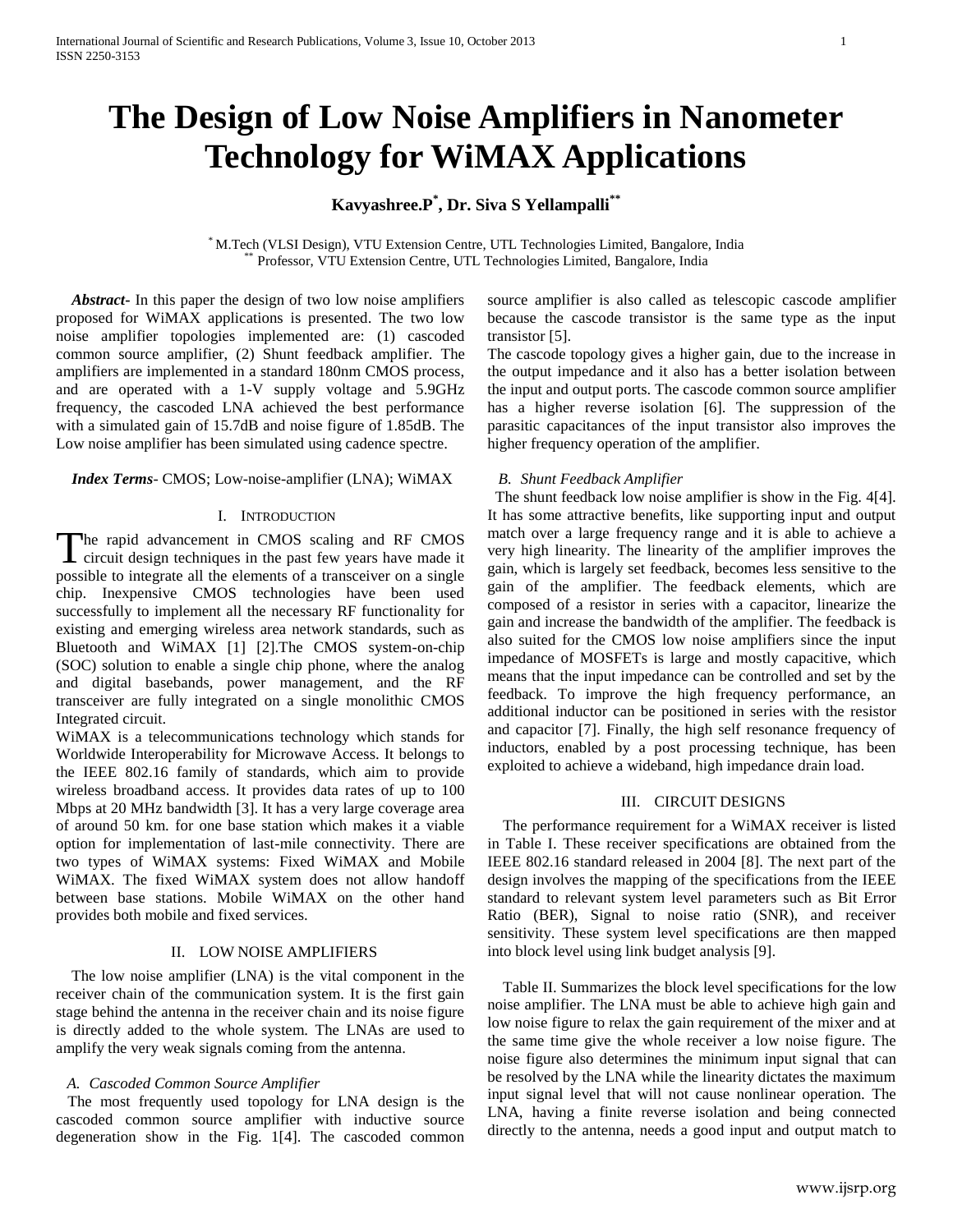prevent signals from leaking back to the antenna and getting retransmitted causing unwanted interference.

TABLE I. WiMAX receiver requirements and specifications

| Rx max input level on channel<br>reception tolerance | $\geq$ -30 dBm |  |  |
|------------------------------------------------------|----------------|--|--|
| Rx max input level on channel damage<br>tolerance    | $\geq 0$ dBm   |  |  |
| 1st adjacent channel rejection                       | $\geq$ 4 dBm   |  |  |
| 2st adjacent channel rejection                       | $\geq$ 23 dBm  |  |  |
| Image rejection                                      | $\geq 60$ dBm  |  |  |
| Noise Figure                                         | < 7dR          |  |  |

TABLE II. Low Noise Amplifier Specifications

| <b>Parameter</b>  | <b>LNA Design</b> |
|-------------------|-------------------|
| Technology        | 180nm             |
| Frequency         | 5.9GHz            |
| Gain              | >15dB             |
| Power Dissipation | $<$ 4mW           |
| Noise Figure      | $<$ 3dB           |
| $S12$ (dB)        | $-45.86$          |
| $S11$ (dB)        | $-10.3$           |
| $S22$ (dB)        | $-14.5$           |

#### *A. Cascoded Common Source Amplifier*

 In schematic of the designed cascoded common source amplifier is shown in Fig. 1. The input impedance of the cascoded common source low noise amplifier circuit shown in Fig. 1 will be capacitive due to the gate source capacitance  $C_{gs}$ . To reduce the noise and improve the power gain in the circuit a lossless degenerating inductor L<sub>s</sub> is added to the source of the cascode transistor  $M_1$ . The input impedance of the LNA can be computed based on (1) [4], with the value of source inductance  $L<sub>s</sub>$ . The width of the cascode transistor  $M<sub>2</sub>$ , was set equal to the width of the input transistor to take advantage of the reduced junction capacitance in the layout. The output matching network, composed of the drain inductor,  $L_d$ , and the output capacitors,  $C_1$ and  $C_2$ , can be designed. Fig. 2 shows the final simulation design of the cascoded common source LNA with device sizes and bias voltages. Fig. 3 shows the layout design of cascoded common source LNA [10].



Figure 1. Schematic design of cascoded common source LNA



Figure 2. Simulation setup to analyse the design of cascoded common source LNA



Figure 3. Layout design of cascoded common source LNA

#### *B. Shunt Feedback Amplifier*

 The design of shunt feedback low noise amplifier is shown in Fig. 4, the value of the feedback resistor which sets the power gain is given in (2) [4], where  $R_f$ ,  $Z_o$ , and  $S_{21}$  are the values of the feedback resistor, output impedance, and the transducer gain. A small inductor was placed in the gate of the transistor to aid input matching. A load inductor was placed in the drain of the transistor to tune out the junction capacitances in the drain of the transistor. The value of the feedback capacitor, which is used for biasing purposes, was set large enough to not have a significant effect on feedback. The Fig. 5 and Fig. 6 shows the simulation and the layout design of the shunt feedback LNA.



Figure 4. Schematic design of shunt feedback LNA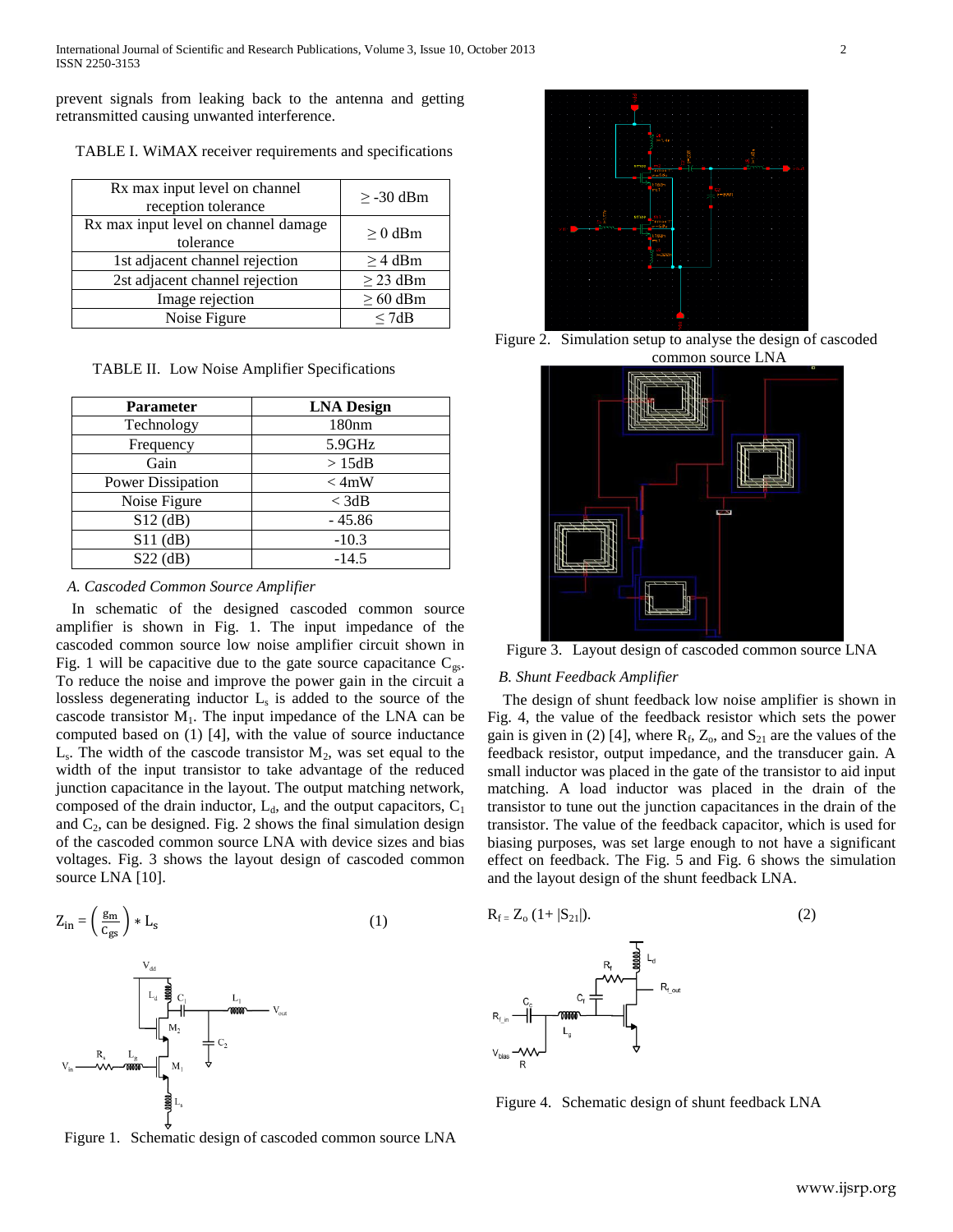

Figure 5. Simulation setup to analyse the design of shunt feedback LNA



Figure 6. Layout design of shunt feedback LNA

## IV. CALCULATION AND ANALYSIS

 The LNA topologies were implemented in a standard 180- nm CMOS process. The extraction of all device parameters for use in simulations was done using Virtuoso Schematic Composer and Spectre Simulator from Cadence Design System. The low-noise amplifiers were designed to operate at the frequency band of 5.725 GHz to 5.925 GHz and the measurements in the plots were taken at 5.9 GHz.

## *A. Inductive Source Degeneration Input Matching*

 The first constraint on the LNA was to assure that the input impedance matches the source impedance, i.e. the LNA presents a purely resistive load of 50Ω to the antenna, in order to maximize the power transfer.



Figure 7. Schematic of a cascode LNA design with source degeneration



Figure 8. Equivalent model with source degeneration

$$
Z_{in} \,{=}\,\frac{v_g}{\mathrm{I}_g} = \,\frac{\mathrm{I}_g\, \mathrm{R}_g \hspace{-0.08cm}+ \hspace{-0.08cm} V_c \hspace{-0.08cm}+ \hspace{-0.08cm} j \omega \mathrm{I}_s \mathrm{I}_s}{\mathrm{I}_g}
$$

$$
Z_{in} = \frac{L_s \cdot g_m}{c_{gs}}
$$
 where  $Z_{in}$  may be say 50 ohms

In most LNA designs the value of Ls is picked and the values of gm and Cgs are calculated to give the required  $Z_{in}$ .

## *B. Degeneration Inductor L<sup>S</sup>*

The value of this inductor is fairly arbitrary but is ultimately limited on the maximum size of inductance allowed by the technology.

$$
\omega_{\text{T}} = \frac{\text{g}_{\text{m}}}{\text{C}_{\text{gs}}} = \frac{\text{R}_{\text{s}}}{\text{L}_{\text{s}}} = \frac{50}{1 \text{ nH}} = 50 \text{GHz}
$$

#### *C. Optimal Q of Inductor*

Optimal Q is given by:

$$
Q_{L} = \sqrt{1 + \frac{1}{p}}
$$

Where 
$$
p = \frac{\delta \cdot \alpha^2}{5 \cdot \gamma}
$$

The parameters for p are dependent on the CMOS technology but typically  $\alpha$  is assumed to be 0.8 -1 (take to be 0.9)

 $\delta$  is set to 2 - 3 times the value of (normally 4)

y is set between 2 - 3 (normally 2)

Where 
$$
p = \frac{4.(0.9)^2}{5.4} = 0.162
$$
  
 $Q_L = \sqrt{1 + \frac{1}{0.162}} = 2.67$ 

*D. Evaluation of*  $L_G$ 

$$
L_g = \frac{Q_L R_s}{\omega_0} - L_s
$$

Where  $\omega_{\text{O}}$  = centre frequency

$$
2\pi.5.9G = 3.7E^{10} \text{ rad/sec}
$$

$$
L_g = \frac{2.67 \times 50}{3.7 E^{10}} - 1 \text{ nH} = 2.6 \text{ nH}
$$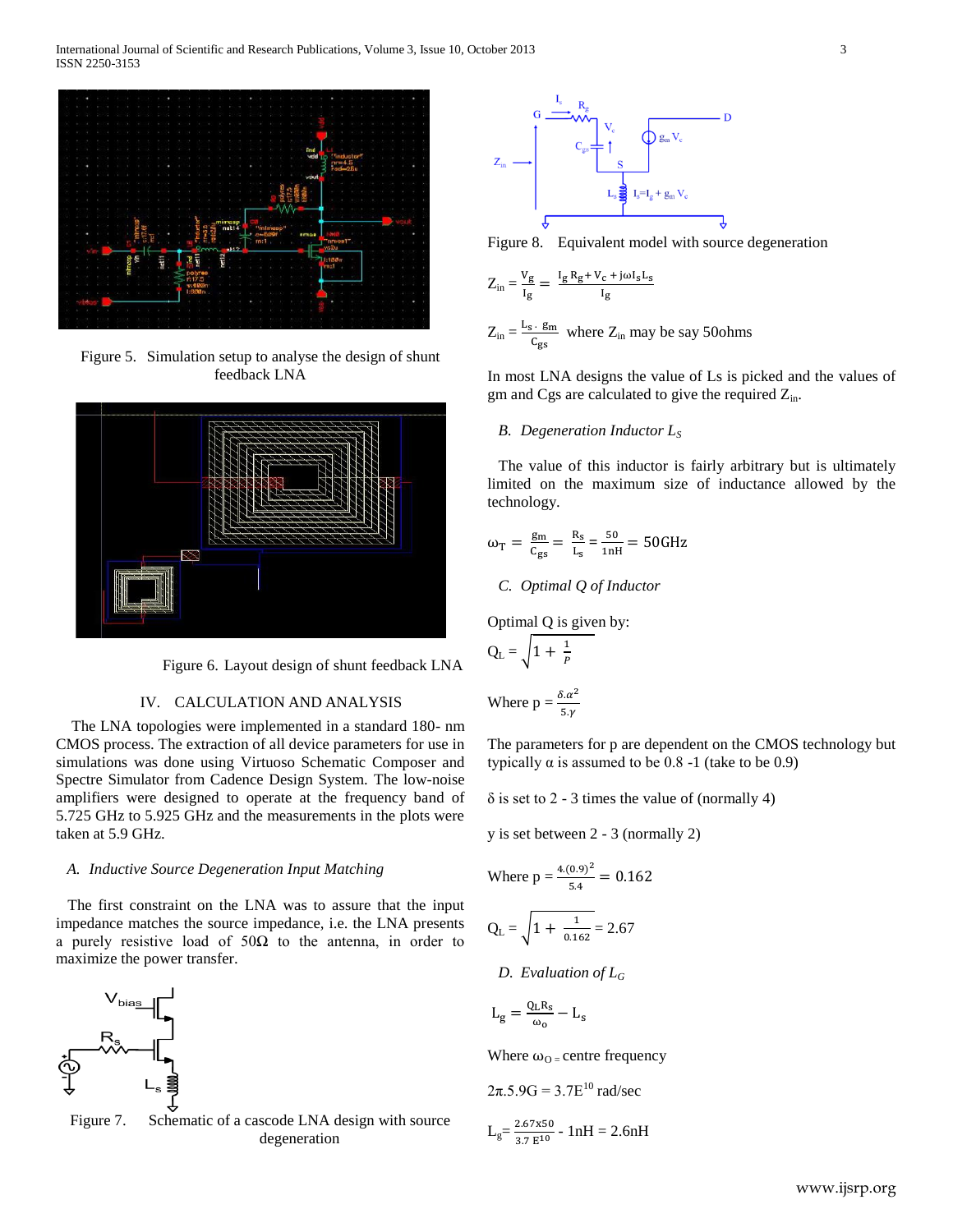## *E. To Find CGS (Gate-Source Capacitance)*

$$
C_{gs} = \frac{1}{\omega_0^2 (L_{gs} + L_s)}
$$
  
\n
$$
C_{gs} = \frac{1}{(3.7 \text{ E}^{10})^2 (2.6 \text{ nH} + 1 \text{ nH})} = 0.205 \text{pF}
$$
  
\n*F. To Find W*  
\n
$$
W = \frac{3 \text{ Cgs}}{2 \text{ Cox.Lmin}}
$$
  
\n
$$
W = \frac{3 \times 0.205 \text{pF}}{2 \times 3.419 \text{E}^{-3} \times 0.6 \text{E}^{-6}} = 158.7 \text{um}
$$
  
\n
$$
L_{\text{min}} = 0.6 \text{E}^{-6} \text{ m}; \quad T_{\text{ox}} = 1.01 \text{E}^{-8} \text{ m}
$$

$$
\varepsilon_{ox} = \varepsilon_{ox} \cdot \varepsilon_o
$$

Where

 $\varepsilon_s$  = dielectric constant for silicon = 3.9 and

 $\varepsilon_0$  = dielectric constant for free space = 8.854E<sup>-14</sup> F/cm

$$
C_{ox} = \frac{\epsilon \sigma x}{T \sigma x} = \frac{3.9 \text{ x } 8.854 \text{ } E^{-14}}{1.01 \text{ } E^{-8}} = 3.419 E^{-3} \text{ pF/mm}^2
$$

*G. To Calculate g<sup>m</sup>*

 $g_m = \omega_T \cdot C_{as}$ 

 $g_m = 50$ GHz x 0.205pF = 0.01025A/V

*H. To find V Effective*

 $V_{\text{eff}} = (V_{\text{gs}} - V_{\text{T}}) = \frac{g}{v}$ μ

 $\mu_n$  = device mobility = 433cm/V

$$
V_{eff} = \frac{0.01025 \times 0.6E^{-6}}{433 \times 3.419E^{-3} \text{ pF/um2} \times 158.7 \text{um}}
$$

 $V_{eff} = 0.25$ uV

 $V_T = 0.7v$ 

 $V_{\text{eff}} = (V_{\text{gs}} - V_{\text{T}})$ 

 $V_{gs} = V_{eff} + V_T$ 

$$
V_{gs} = 0.25 + 0.7
$$

 $V_{gs} = 0.95V \sim 1V$  to the gate

*I.Bias Current I<sup>D</sup>*

 $I_D = g_m$ .  $V_{eff} = 0.01025$ A/V x 0.25V = 2.565mA

*J.Estimated Optimum Noise Figure*

$$
NF_{opt} = 1 + \frac{2\gamma}{\alpha} \left(\frac{\omega_0}{\omega_T}\right) \sqrt{p} (|c| + \sqrt{p} + \sqrt{1 + p})
$$
  
Take  $|c| = 0.4$   

$$
NF_{opt} = 1 + \frac{4}{0.9} \left(\frac{3.7 \text{ E}^{10}}{50 \text{ G}}\right) \sqrt{0.16} (0.4 + \sqrt{0.16} + \sqrt{1 + 0.16})
$$
  

$$
NF_{opt} = 4.2 = 10 \log (4.2) = 6.3 \text{ dB}
$$

## V. SIMULATION RESULTS

## *A. Power Gain (S21)*

To compensate noise contribution of subsequent stages in the receiver chain, it is desirable to have a LNA with power gain (S21) more than 15 dB. So, the shunt feedback amplifier has the highest gain with 19.9 dB and the cascoded common source amplifier has the gain with 15.7 dB is achieved at 5.9 GHz. As can be seen on the plot of the power gain, the shunt feedback amplifier has a relatively wideband characteristic compared to the cascode amplifiers. The linearizing effect of feedback gives the shunt feedback amplifier its wideband characteristic compared to the narrowband characteristic of the cascode amplifiers is illustrated in Fig. 9.

## *B. Noise Figure (NF)*

The plot of the noise figure is shown in Fig. 10. The extracted noise figures of the LNA topologies are as follows: 1.85 dB for the cascoded common-source and 2.63 dB for the shunt feedback amplifier. All the LNA topologies achieved a noise figure below 3 dB. As with the power gain plot, the cascoded common source amplifier achieved the less noise figure compared to the shunt feedback amplifier.

## *C. Input Matching (S11)*

In general, it is difficult to achieve both noise matching and power matching simultaneously in an LNA design, since the source admittance for minimum noise is usually different from the source admittance for maximum power delivery. The input matching of the designed low noise amplifiers should be less than –10 dB while maintaining lowest noise figure. In the designed cascoded common source LNA has -9.5dB and shunt feedback LNA has -11.2dB is achieved at 5.9GHz as presented in Fig. 11.



Figure 9. Power Gain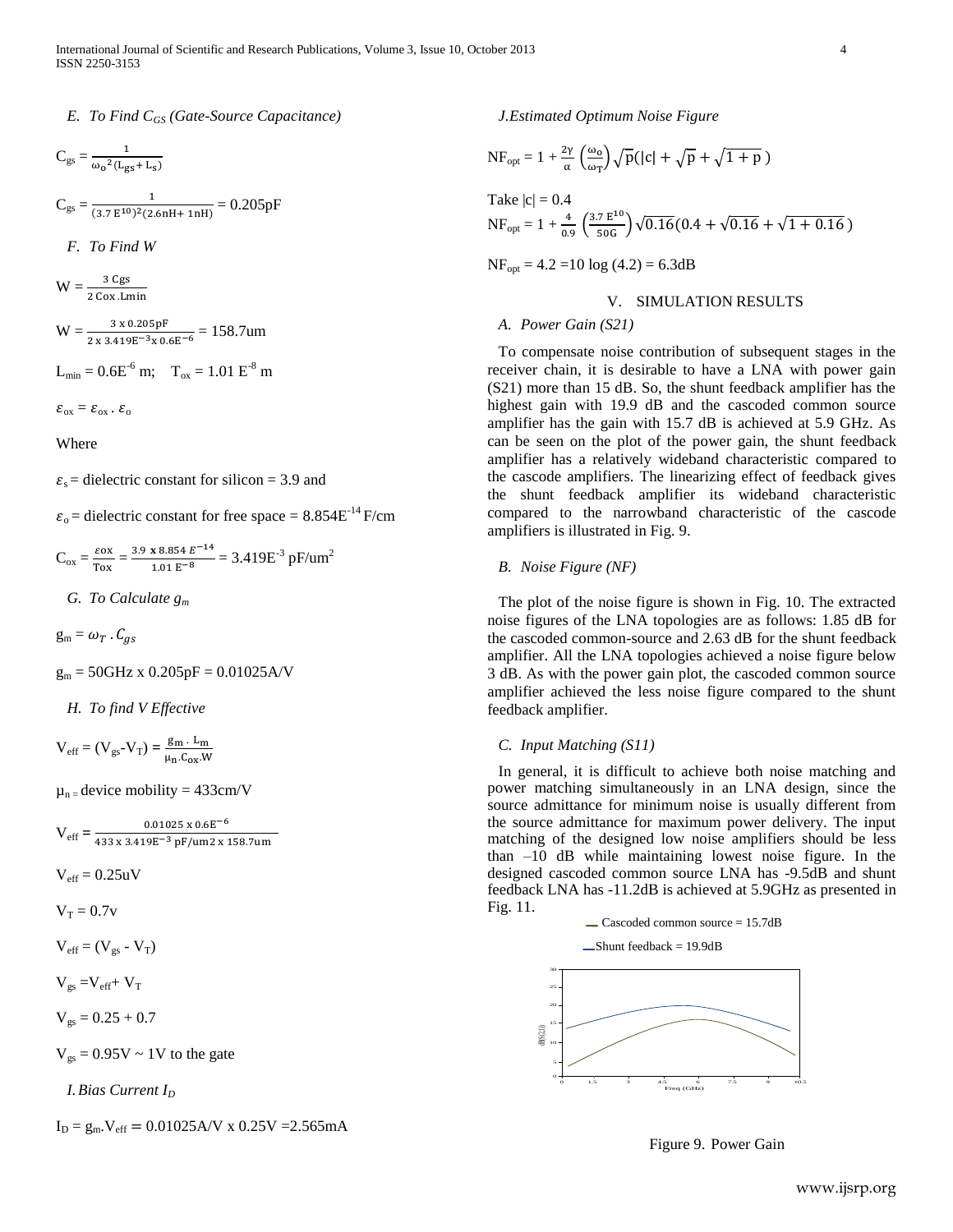



Figure 10. Noise Figure (NF)





Figure 11. Input Matching  $(S_{11})$ 

## *D. Output Matching (S22)*

The output matching network does not change the DC bias of the active device. Since the low noise amplifiers are having very low output impedance, it is very easy to achieve the required output matching without any filter network at the output. The shunt feedback LNA has -22.8dB is achieved at 5.9 GHz is as shown in Fig. 12.



Figure 12. Output Matching  $(S_{22})$ 

## *E. Reverse Isolation (S12)*

The reverse isolation is very important parameter to ensure better stability. Since the cascode stage eliminates the Miller capacitance, it is chosen to provide better isolation. The shunt feedback LNA achieved the best reverse isolation with -32.5dB at the frequency of 5.9GHz as shown in Fig. 13

 $\angle$ Cascoded common source = -23.6dB







## *F. Stability Factor (Stab Fact)*

The stability of an amplifier is a very important consideration in a design of an LNA and can be determined from the S parameters, the matching networks, and the terminations [16]. The stability factor,  $K'$  is calculated over the frequency band 5.725GHz to 5.925 GHz by using the equation (3).

$$
K = \frac{1 + |S_{11}S_{22} - S_{12}S_{21}|^2 - |S_{11}|^2 - |S_{22}|^2}{2|S_{12}S_{21}|}
$$
 (3)

The plot of the stability factor is shown in Fig. 14. The two amplifiers are unconditionally stable with stability factor greater than 1 at the frequency of 5.9GHz.





## *G. Linearity (IIP3)*

The amplifier's linearity was measured using the input referred third-order intercept point (IIP3). Fig. 15, Shows the linearity plots for the two amplifiers. The two amplifiers achieved the target IIP3 of -10 dBm. The improved linearity due to feedback gave the shunt feedback amplifier the best linearity among the two amplifiers with an IIP3 of - 5.07 dBm at the frequency of 5.9GHz.



Figure 15. Input referred third-order intercept point (IIP3)

The Table III. Illustrates the summary of the simulation results for the LNA designs. The performance of the designed LNA is compared with the performance of the recently reported Low noise amplifiers.